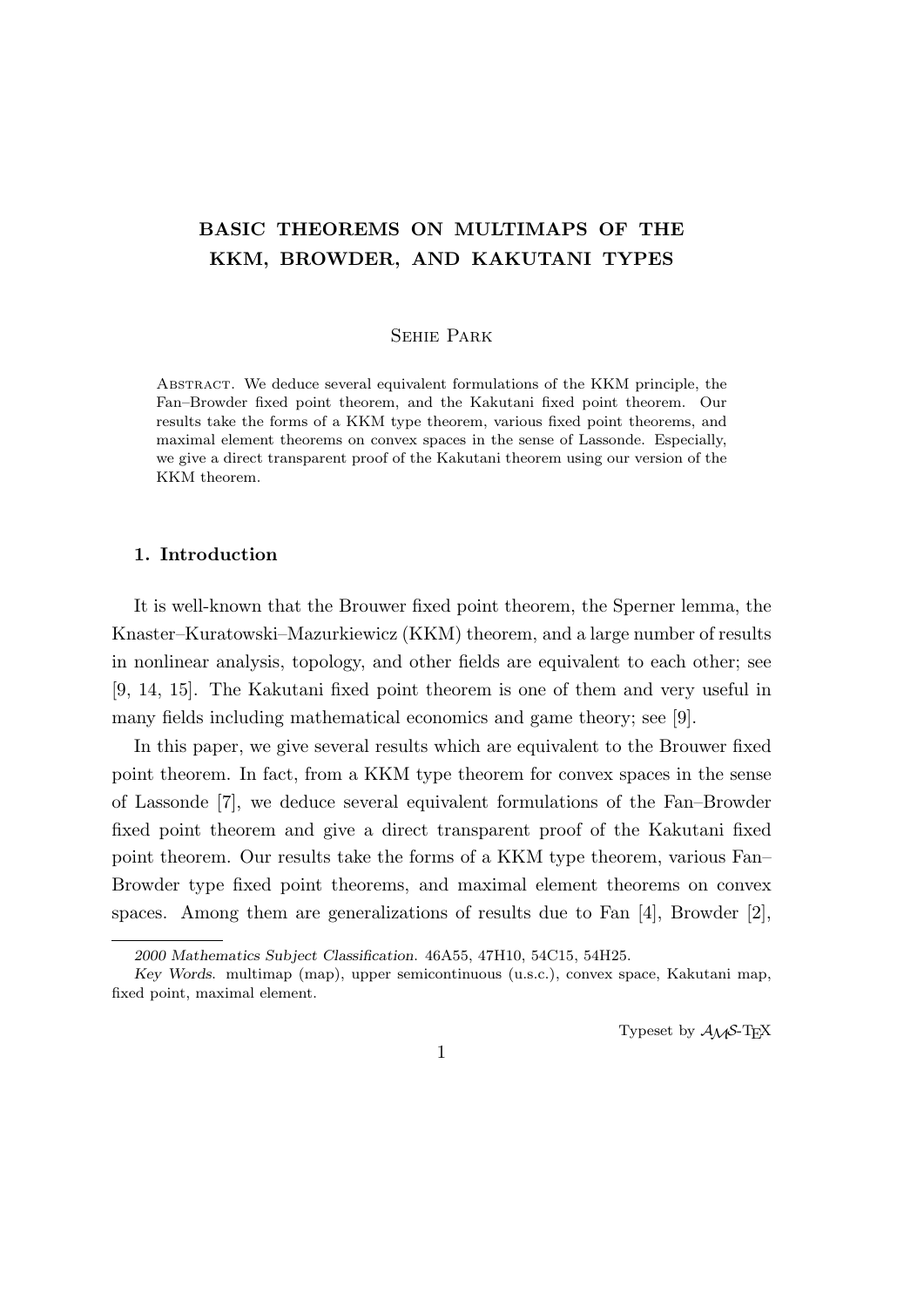Kim [6], Boglin and Keiding [1], and Yannelis and Prabhakar [19]. Precisely, we are able to give new proofs of those known results in much more general forms.

### **2. On the KKM maps**

A *multimap* (or simply, a *map*)  $F: X \to Y$  is a function from a set X into the power set of *Y*; that is, a function with the *values*  $F(x) \subset Y$  for  $x \in X$  and the fibers  $F^-(y) = \{x \in X : y \in F(x)\}\$ for  $y \in Y$ . For  $A \subset X$ , let  $F(A) := \bigcup \{F(x) :$ *x ∈ A}*.

For topological spaces *X* and *Y*, a multimap  $F: X \to Y$  is said to be *upper semicontinuous* (u.s.c.) if for each closed set  $B \subset Y$ ,  $F^{-}(B) = \{x \in X : F(x) \cap B \neq$ *∅}* is closed in *X*.

For a set *D*, let *⟨D⟩* denote the set of nonempty finite subsets of *D*.

Let *X* be a subset in a vector space and *D* a nonempty subset of *X*. Then  $(X, D)$  is called a *convex space* if convex hulls of any  $N \in \langle D \rangle$  are contained in X and *X* has a topology that induces the Euclidean topology on such convex hulls; see Park [8]. If  $X = D$  is convex, then  $X = (X, X)$  becomes a convex space in the sense of Lassonde [7]. In a convex space  $(X, D)$ , a subset  $A \subset X$  is said to be *convex* (or *D*-*convex*) if for each  $N \in \langle D \rangle$ ,  $N \subset A$  implies co  $N \subset A$ . We also define

$$
\text{co } A := \bigcap \{ B : B \text{ is a convex subset of } (X, D) \text{ containing } A \}
$$

for each  $A \subset X$ .

The following is well-known:

**The KKM Principle.** Let *D* be the set of vertices of an *n*-simplex  $\Delta_n$  and *F* : *D* →  $\Delta_n$  *be a KKM map* (*that is,* co *N* ⊂ *F*(*N*) *for each N* ∈  $\langle D \rangle$ ) *with open*  $[resp. closed]$  *values. Then*  $\bigcap_{v \in D} F(v) \neq \emptyset$ *.* 

The "closed" version is the celebrated Knaster–Kuratowski–Mazurkiewicz theorem in 1929. The "open" version is due to Kim [6] and Shih and Tan [18] in 1987. The two versions are equivalent; see [15].

As in the previous works  $[4, 11, 12]$ , from the KKM principle, we can obtain the following version of the KKM theorem for convex spaces: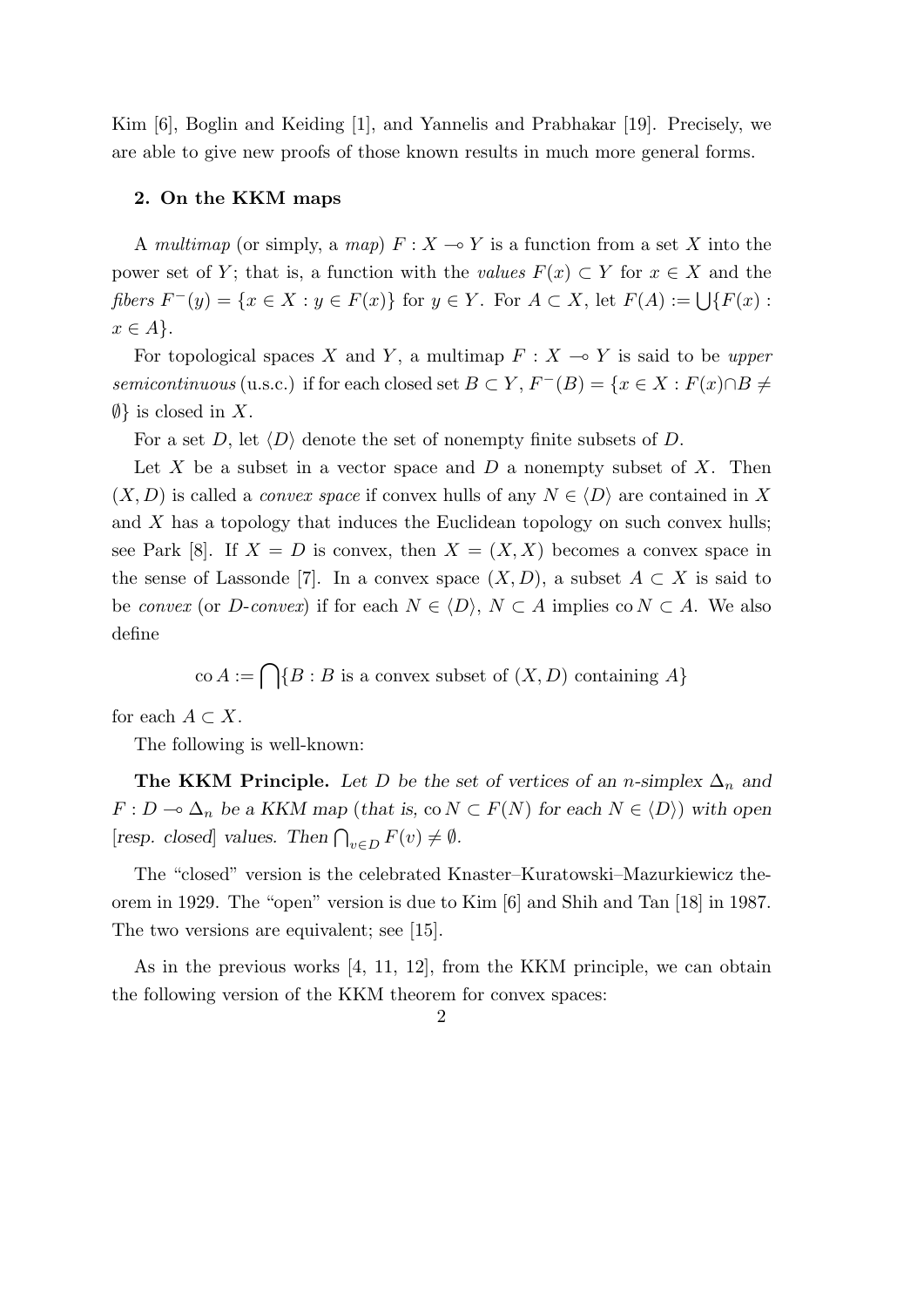**Theorem 1.** Let  $(X, D)$  be a convex space and  $F: D \to X$  a muiltimap such *that*

- (1)  $F(z)$  is open [*resp. closed*] for each  $z \in D$ ; and
- (2) *F is a KKM map.*

*Then*  ${F(z)}_{z \in D}$  *has the finite intersection property* (*that is, for any*  $N \in \langle D \rangle$ *, we have*  $\bigcap_{z \in N} F(z) \neq \emptyset$ *.*)

Note that the KKM principle and Theorem 1 are equivalent.

## **3. On the Browder maps**

In 1968, F. Browder [2] obtained the following fixed point theorem:

**Theorem** (Browder). *Let K be a nonempty compact convex subset of a Hausdorff topological vector space.* Let *T be a map of K into*  $2^K$ *, where for each*  $x \in K$ ,  $T(x)$  *is a nonempty convex* [*resp. open*] *subset of K. Suppose further that for each*  $y \in K$ ,  $T^-(y)$  *is open* [*resp. nonempty and convex*] *in K. Then there exists*  $x_0 \in K$  *such that*  $x_0 \in T(x_0)$ *.* 

Note that Browder's result is a reformulation of Fan's geometric lemma [4] in the form of a fixed point theorem and its proof was based on the Brouwer fixed point theorem and the partition of unity argument. Since then it has been called the Fan–Browder fixed point theorem. Later the Hausdorffness of *X* is known to be superfluous, and the Fan–Browder theorem is known to be equivalent to the Brouwer fixed point theorem.

Browder [2] applied his theorem to a systematic treatment of the interconnections between multi-valued fixed point theorems, minimax theorems, variational inequalities, and monotone extension theorems. For further developments on generalizations and applications of the Fan–Browder theorem, we refer to Park [9, 10, 12, 14]. Usually, a multimap with nonempty convex values and open fibers is called a *Browder map*.

In this section, we deduce various generalizations of the Fan–Browder theorem in the frame of our convex spaces.

From Theorem 1, we obtain our main result in this section as follows: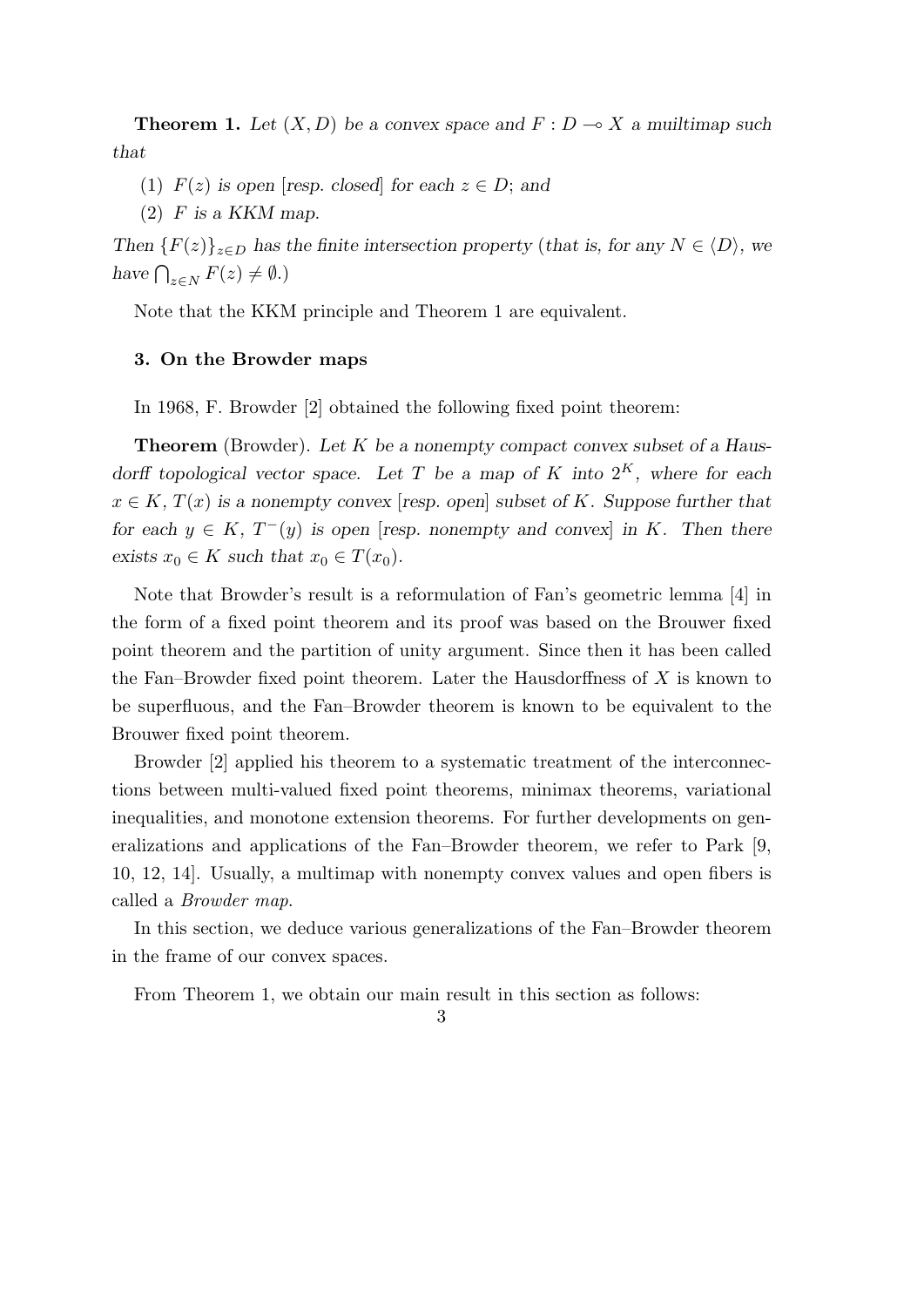**Theorem 2.** Let  $(X, D)$  be a convex space and  $S : D \to X$ ,  $T : X \to X$ *multimaps. Suppose that*

- (1)  $S(z)$  *is open* [*resp. closed*] *for each*  $z \in D$ ;
- (2) co  $S^{-}(y)$  ⊂  $T^{-}(y)$  for each  $y \in X$ ; and
- (3)  $X = S(M)$  for some  $M \in \langle D \rangle$ .

*Then T* has a fixed point  $x_0 \in X$ ; that is,  $x_0 \in T(x_0)$ .

*Proof.* Define a map  $F: D \to X$  by  $F(z) := X \setminus S(z)$  for each  $z \in D$ . Then each  $F(z)$  is closed [resp. open] by (1), and

$$
\bigcap_{z \in M} F(z) = X \setminus \bigcup_{z \in M} S(z) = X \setminus X = \emptyset
$$

by (3). Therefore, the family  ${F(z)}_{z \in D}$  does not have the finite intersection property, and hence, *F* is not a KKM map by Theorem 1. Thus, there exists an  $N \in \langle D \rangle$  such that co  $N \not\subset F(N) = \bigcup \{X \setminus S(z) : z \in N\}$ . Hence, there exists an  $x_0 \in \text{co } N$  such that  $x_0 \in S(z)$  for all  $z \in N$ ; that is,  $N \subset S^{-}(x_0)$ . Therefore,  $x_0 \in \text{co } N \subset \text{co } S^ (x_0) \subset T^ (x_0)$  by (2). This implies  $x_0 \in T$   $(x_0)$  and completes our proof.

*Proof of Theorem 1 using Theorem 2.* Choose any  $N \in \langle D \rangle$ . Let  $S : N \to X$ and  $T : X \multimap X$  be multimaps defined by  $S(z) := X \backslash F(z)$  for  $z \in N$  and  $T^-(y) := \cos S^-(y)$  for  $y \in X$ . Then *S* is closed-valued [resp. open-valued] and  $T^$ is convex-valued. Suppose that  $\bigcap_{z \in N} F(z) = \emptyset$ , contrary to the conclusion. Then

$$
X = X \setminus \bigcap_{z \in N} F(z) = \bigcup_{z \in N} (X \setminus F(z)) = \bigcup_{z \in N} S(z) = S(N).
$$

Therefore, by Theorem 2, *T* has a fixed point  $x_0 \in X$ ; that is,  $x_0 \in T(x_0)$  or *x*<sub>0</sub> ∈ *T*<sup>−</sup>(*x*<sub>0</sub>) = co *S*<sup>−</sup>(*x*<sub>0</sub>). Hence, there exist *z*<sub>1</sub>*, z*<sub>2</sub>*,*  $\cdots$  *, z<sub>n</sub>* ∈ *S*<sup>−</sup>(*x*<sub>0</sub>) ⊂ *N* such that  $x_0 \in \text{co}\{z_i\}_{i=1}^n$ . Since  $x_0 \in S(z_i) = X\backslash F(z_i)$ , we have  $x_0 \notin F(z_i)$  for all  $i = 1, 2, \dots, n$ . Therefore, we have an  $x_0 \in \text{co}\{z_i\}_{i=1}^n$  such that  $x_0 \notin \bigcup_{i=1}^n F(z_i)$ . Hence *F* is not a KKM map. This is a contradiction.

**Corollary 2.1.** Let  $(X, D)$  be a convex space and  $P : X \rightarrow X$ . If there exist  $z_1, z_2, \dots, z_n \in D$  and nonempty open [resp. closed] subsets  $G_i \subset P^-(z_i)$  for

$$
4\,
$$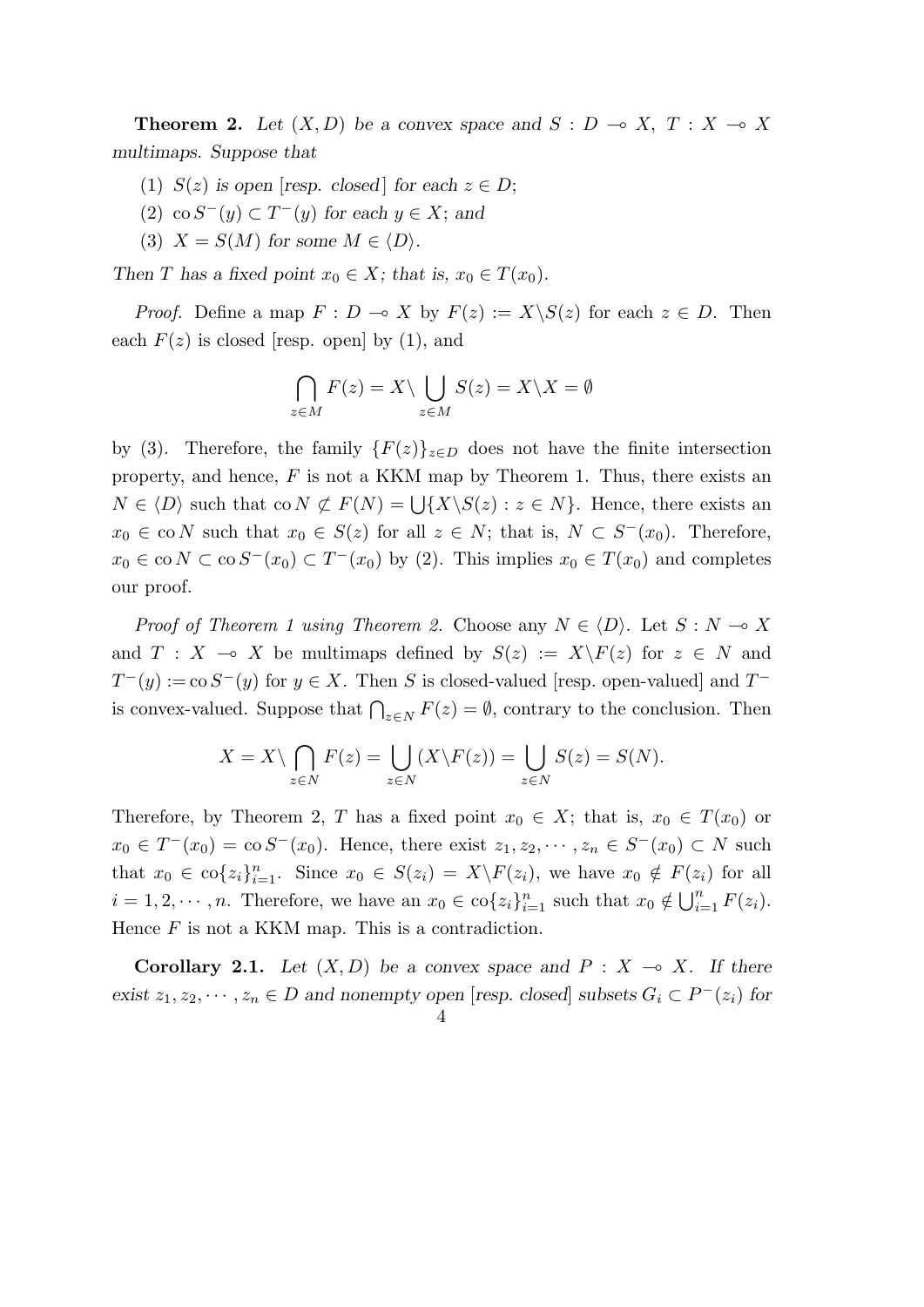$i = 1, 2, \dots, n$  such that  $X = \bigcup_{i=1}^{n} G_i$ , then the map co  $P: X \to X$  has a fixed *point.*

*Proof.* Let  $M := \{z_1, z_2, \dots, z_n\} \subset D$  and define a map  $S : D \to X$  by  $S(z_i) := G_i$  for each  $z_i \in M$  and  $S(z) := \emptyset$  for each  $z \in D \backslash M$ . Then (1)  $S(z)$  is open [resp. closed] for each  $z \in D$ ; and (3)  $X = S(M)$ .

Since  $S(z_i) = G_i \subset P^-(z_i)$  for all  $z_i \in M$  and  $\emptyset = S(z) \subset P^-(z)$  for all  $z \in D\backslash M$ , we have  $S(z) \subset P^{-}(z)$  for all  $z \in D$ . Therefore, for any  $y \in X$  and  $z \in D, y \in S(z)$  implies  $y \in P<sup>-</sup>(z)$ , and hence,  $z \in S<sup>-</sup>(y)$  implies  $z \in P(y)$ . Then  $\forall x \in S^{-}(y) \subset P(y)$  for each *y* ∈ *X*.

Let us define a map  $T : X \to X$  by  $T^-(y) := \text{co } P(y)$  for  $y \in X$ . Then we have (2) co  $S^{-}(y)$  ⊂ co  $P(y) = T^{-}(y)$  for each  $y \in X$ . Therefore, all of the requirements of Theorem 2 are satisfied. Hence, *T* has a fixed point  $x_0 \in T(x_0)$ and hence  $x_0 \in T^-(x_0) = \text{co } P(x_0)$ . This completes our proof.

The open case of Corollary 2.1 is equivalent to the following:

**Corollary 2.2.** Let  $(X, D)$  be a convex space and  $T : X \rightarrow X$  a multimap *such that*

(1)  $T(x)$  is convex for each  $x \in X$ ; and

 $(2)$   $X = \bigcup_{i=1}^{n} \text{Int } T^{-}(z_i)$  for some  $\{z_1, z_2, \dots, z_n\} \subset D$ .

*Then T has a fixed point.*

*Proof.* In Corollary 2.1, put  $G_i := \text{Int } T^-(z_i)$ . Then  $G_i$  are open,  $G_i \subset T^-(z_i)$ for each *i*, and  $X = \bigcup_{i=1}^{n} G_i$ . Hence, by Corollary 2.1,  $T = \text{co } T$  has a fixed point.

*Proof of the open case of Corollary 2.1 using Corollary 2.2.* Let  $T := \text{co } P$ : *X* → *X*. Then *T*(*x*) is convex for each  $x \in X$  and  $G_i \subset P^-(z_i) \subset (\text{co } P)^-(z_i) =$ *T*<sup>−</sup>(*z*<sub>*i*</sub>) for each *i*. Since each *G*<sup>*i*</sup> is open in *X*, we have  $G_i$  ⊂ Int  $T$ <sup>−</sup>(*z*<sub>*i*</sub>) ⊂ *X* for each *i*. Therefore,  $X = \bigcup_{i=1}^{n} G_i = \bigcup_{i=1}^{n} \text{Int } T^-(z_i)$ . Hence, by Corollary 2.2,  $T =$ co *P* has a fixed point.

It is easy to see that Corollary 2.2 implies the Fan–Browder fixed point theorem, and not conversely.

From Theorem 2, we immediately have the following equivalent formulation: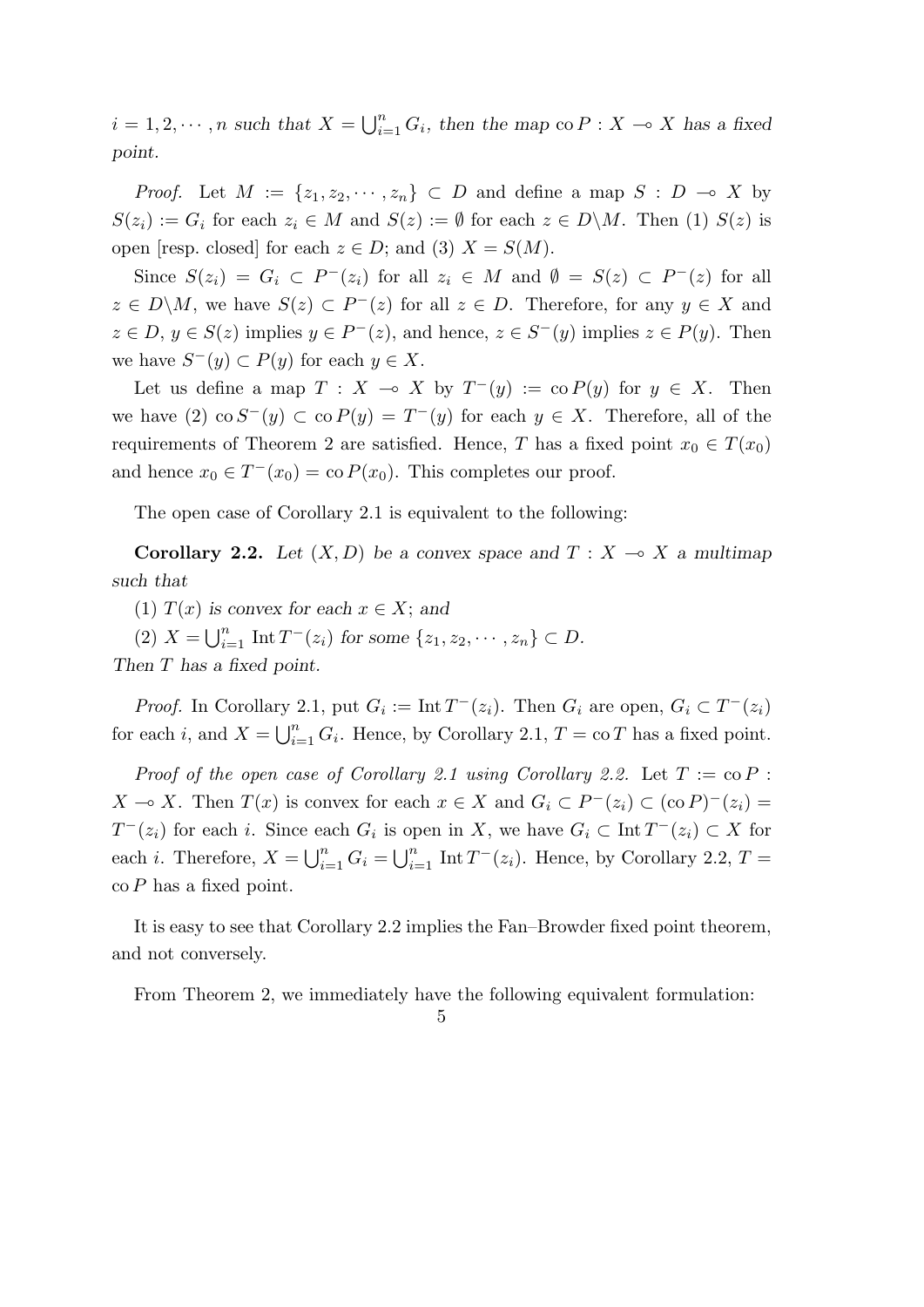**Theorem 3.** Let  $(X, D)$  be a convex space, and  $S: X \to D, T: X \to X$ *multimaps. Suppose that*

- (1)  $S<sup>−</sup>(z)$  is open [resp. closed] for each  $z \in D$ ;
- (2) co  $S(x)$  ⊂  $T(x)$  for each  $x \in X$ ; and
- (3)  $X = S^{-}(M)$  for some  $M \in \langle D \rangle$ .

*Then T* has a fixed point  $x_0 \in X$ .

**Corollary 3.1.** Let  $(X, D)$  be a convex space and  $P: X \to D$  a map such that

- (1)  $P^-(z)$  is open [resp. closed] for each  $z \in D$ ; and
- $(2)$   $x \notin \text{co } P(x)$  for all  $x \in X$ .

*Then X* can not be covered by a finite number of  $P^-(z)$ 's for  $z \in D$ .

*Proof.* Suppose  $X = P^{-}(M)$  for some  $M \in \langle D \rangle$ . By putting  $S := P$  and  $T :=$  $\text{co } P : X \to X$ , all of the requirements of Theorem 3 are satisfied. Hence  $T = \text{co } P$ has a fixed point. This contradicts (2).

**Corollary 3.2.** Let  $(X, D)$  be a convex space and  $P: X \to D$  a map such that

- (1)  $P<sup>−</sup>(z)$  is open for each  $z \in D$ ;
- (2)  $x \notin \text{co } P(x)$  for all  $x \in X$ ; and
- (3) *X is compact.*

*Then there exists*  $x^* \in X$  *such that*  $P(x^*) = \emptyset$ .

*Proof.* Suppose otherwise, i.e.,  $P(x) = \emptyset$  for all  $x \in X$ . Then, for each  $x \in X$ , there exists a  $z \in D$  such that  $z \in P(x)$  or  $x \in P^{-}(z)$ . Hence, X is covered by  $P^-(z)$ 's for  $z \in D$ . Since each  $P^-(z)$  is open and *X* is compact, *X* has a finite subcover by  $P^-(z)$ 's. This contradicts Corollary 3.1.

Any binary relation *R* in a set *X* can be regarded as a map  $T: X \to X$  (may have empty values) and conversely by the following obvious way:

$$
y \in T(x)
$$
 if and only if  $(x, y) \in R$ .

Therefore, a point  $x_0 \in X$  is called a *maximal element* of a map  $T : X \to X$  if  $T(x_0) = \emptyset$ .

6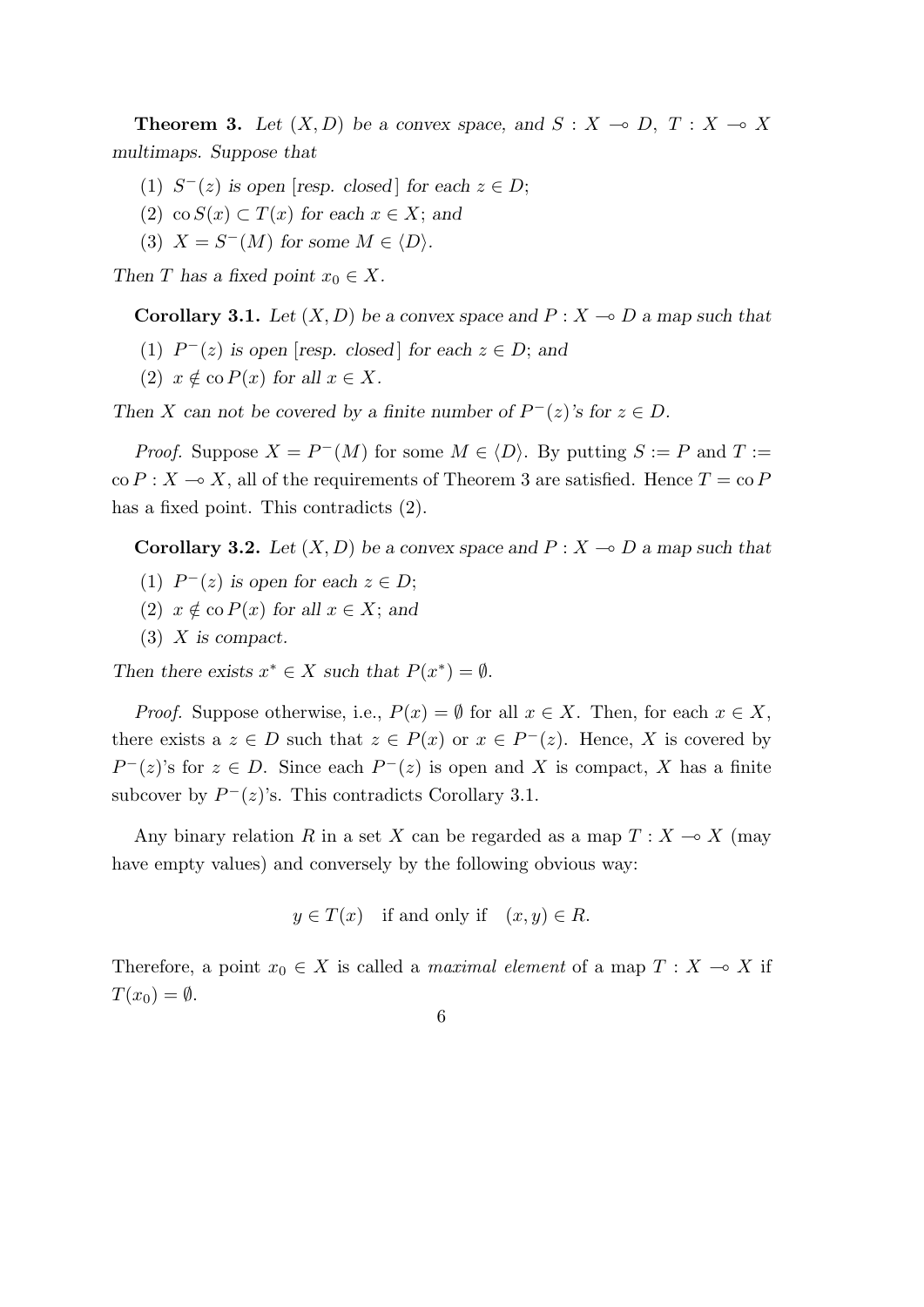The Fan–Browder fixed point theorem is used by Borglin and Keiding [1] and Yannelis and Prabhakar [19] to obtain existence of maximal elements in mathematical economics as follows:

**Corollary 3.3.** Let *X* be a compact convex space and  $T : X \to X$  a map such *that*

(1)  $T^-(y)$  *is open for each*  $y \in X$ ; *and* 

(2) *for each*  $x \in X$ *,*  $x \notin \text{co } T(x)$ *.* 

*Then T has a maximal element.*

Note that Corollary 3.3 follows from Corollary 3.2 with  $X = D$  and that the Fan–Browder theorem is equivalent to Corollary 3.3.

It is well-known that the KKM principle and the Browder theorem are equivalent to the Brouwer fixed point theorem; see [9]. Therefore, we have

**Conclusion 1.** The Brouwer fixed point theorem is equivalent to any of Theorems 1-3 and Corollaries 2.1, 2.2, 3.1 - 3.3.

## **4. On the Kakutani maps**

For a topological space *X* and a convex space *Y* , we define

 $T \in K(X, Y) \iff T : X \to Y$  is a *Kakutani map*; that is, *T* is u.s.c. with nonempty compact convex values.

Let  $\Delta$  be any convex hull of a nonempty finite subset of a convex space. Then we have the following [5] from Theorem 1:

**Theorem 4** (Kakutani). *Any*  $T \in \mathbb{K}(\Delta, \Delta)$  *has a fixed point*  $x_0 \in \Delta$ *; that is,*  $x_0 \in T(x_0)$ .

*Proof.* Let  $\Delta$  be equipped with the Euclidean metric  $d(x, y) = ||x - y||$  for  $x, y \in \Delta$ . Let  $\epsilon > 0$ . Since  $\Delta$  is compact, there exists  $D := \{x_1, x_2, \dots, x_n\} \in \langle \Delta \rangle$ such that  $\Delta \subset \bigcup_{i=1}^n B(x_i, \epsilon/2)$ , where *B* denotes the open ball. Then  $(\Delta, D)$ becomes a convex space.

Define a multimap  $F: D \to \Delta$  by

$$
F(x_i) := \{ x \in \Delta : T(x) \cap \overline{B}(x_i, \epsilon/2) = \emptyset \}.
$$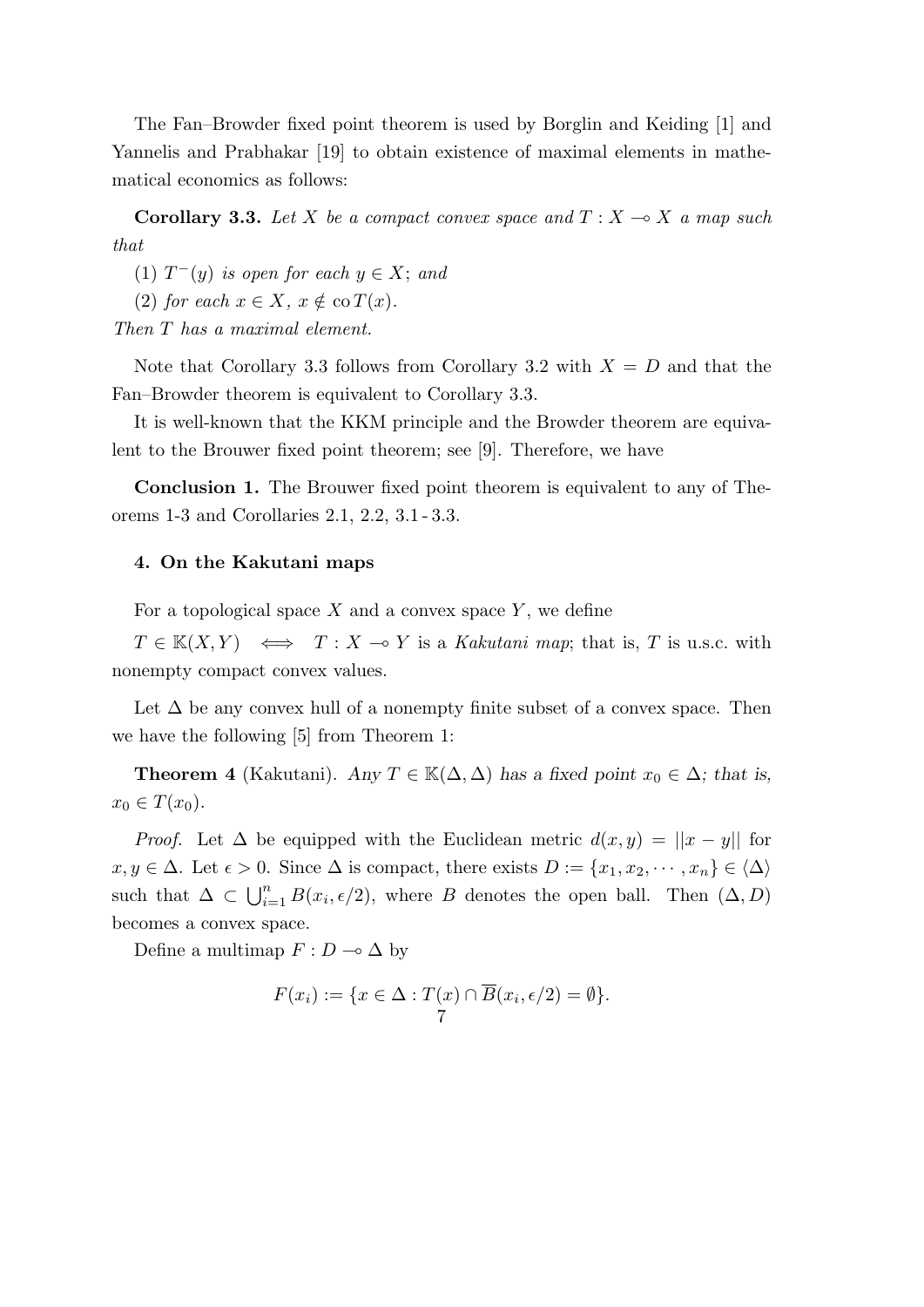for each *i*, where  $\overline{B}$  denotes the closed ball. Since *T* is u.s.c., each  $F(x_i)$  is open in  $\Delta$ . Moreover, we have

$$
\bigcap_{i=1}^{n} F(x_i) = \{x \in \Delta : T(x) \cap \bigcup_{i=1}^{n} \overline{B}(x_i, \epsilon/2) = \emptyset\} = \emptyset.
$$

Therefore, by Theorem 1, *F* can not be a KKM map for the convex space  $(\Delta, D)$ ; that is, there exist  $\{x_{i_1}, \dots, x_{i_k}\} \subset D$  and  $x_{\epsilon} \in \text{co}\{x_{i_1}, x_{i_2}, \dots, x_{i_k}\}\$  such that  $x_{\epsilon} \notin \bigcup_{j=i}^{k} F(x_{i_j})$ . Hence,  $T(x_{\epsilon}) \cap \overline{B}(x_{i_j}, \epsilon/2) \neq \emptyset$  for all  $j = 1, 2, \cdots, k$ . Let

$$
M := \{ y \in \Delta : T(x_{\epsilon}) \cap B(y, \epsilon) \neq \emptyset \}.
$$

Then, using the properties of the norm  $||\cdot||$ , it is routine to check that M is convex from the fact that  $\Delta$ ,  $T(x_{\epsilon})$ , and  $B(y, \epsilon)$  are all convex. Since  $x_{i_j} \in M$  for all *j*, we have  $x_{\epsilon} \in M$  and hence  $T(x_{\epsilon}) \cap B(x_{\epsilon}, \epsilon) \neq \emptyset$ . Therefore, we have a  $y_{\epsilon} \in T(x_{\epsilon})$ such that  $||x_{\epsilon} - y_{\epsilon}|| < \epsilon$ . Since  $\Delta$  is compact, the net  $\{y_{\epsilon}\}\$ in  $\Delta$  has a convergent subnet with a limit  $x_0 \in \Delta$ . Then the corresponding subnet of  $\{x_{\epsilon}\}\$ also converges to  $x_0$ . Since *T* is u.s.c. with closed values, the graph of *T* is closed and hence we have  $x_0 \in T(x_0)$ . This completes our proof.

In [5], Kakutani applied his theorem to give simple proofs of the von Neumann minimax theorem in 1928 and von Neumann's intersection lemma in 1937. Later, Kakutani's theorem was made by Nash in 1950 in his proof of the existence of an equilibrium for a finite game. It was followed by several hundred applications in the theory of games, economic theory, mathematical programming, control theory, and theory of differential equations; see [9].

Note that the Kakutani theorem 4 implies the open version of the KKM principle; see  $|6|$ .

By following the proof of Theorem 4, we can obtain a variation of Theorem 4 as follows:

**Theorem 4<sup>***'***</sup>.** Let  $\Delta$  be a compact convex subset of a metric t.v.s. E whose *balls are convex. Then any*  $T \in K(\Delta, \Delta)$  *has a fixed point.* 

Note that Theorem 4*′* includes historically well-known fixed point theorems due to Brouwer, Schauder, Kakutani, Bohnenblust and Karlin, and Rassias; for the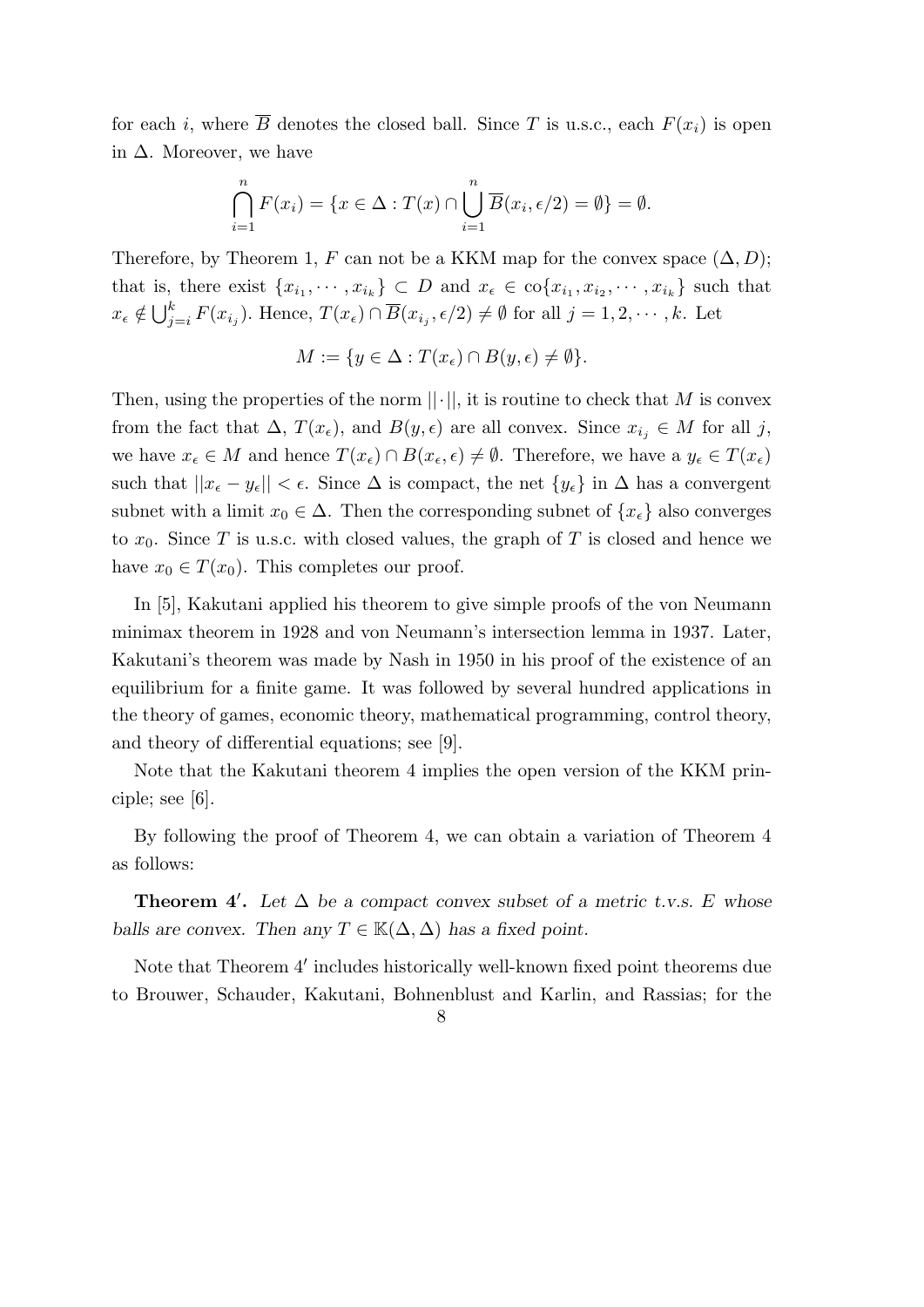literature, see [9]. We already deduced much more general results than Theorem 4 *′* using the KKM theorem 1; see [16,17].

We need the following due to S.Y. Chang [3]:

**Lemma** [3]. Let *X* be a topological space, *Y* a convex space, and  $A: X \to Y$ . *If there exist nonempty closed subsets*  $F_i \subset A^-(y_i)$  *for*  $i = 1, 2, \dots, n$  *such that*  $\bigcup_{i=1}^{n} F_i = X$ , then there exists a  $B \in \mathbb{K}(X, \text{co}\{y_1, y_2, \dots, y_n\})$  such that  $B(x) \subset$  $\operatorname{co} A(x)$  *for all*  $x \in X$ *.* 

From the Kakutani theorem with the aid of Lemma, we obtain the following particular form of the closed version of Corollary 2.1.

**Corollary 4.1.** Let *X* be a convex space and  $A: X \rightarrow X$ . If there exists  $y_1, y_2, \dots, y_n \in X$  and nonempty closed subsets  $F_i \subset A^-(y_i)$  for  $i = 1, 2, \dots, n$ such that  $X = \bigcup_{i=1}^{n} F_i$ , then the map co  $A : X \to X$  has a fixed point  $x_0 \in X$ , *that is,*  $x_0 \in \text{co } A(x_0)$ .

*Proof.* By Lemma [3] with *X* = *Y*, there exists a map  $B|_{\Delta} \in K(\Delta, \Delta)$  where  $\Delta = \text{co}\lbrace y_1, y_2, \cdots, y_n \rbrace$ . By Theorem 4,  $B|_{\Delta}$  has a fixed point  $x_0 \in \Delta$ ; that is,  $x_0 \in B(x_0) \subset \text{co } A(x_0).$ 

From Corollary 4.1, we can deduce the closed version of Theorem 2 as follows:

*Proof of Theorem 2 using Corollary 4.1.* Let  $N = \{y_1, y_2, \dots, y_n\}, F_i := S(y_i)$ , and  $A: X \to X$  be defined by  $A(x) := T^{-}(x)$  for  $x \in X$ . Then  $A^{-}(y_i) = T(y_i) \supset$  $S(y_i) = F_i$  since  $S^-(y) \subset T^-(y)$  for each  $y \in X$  by (2). Moreover,  $X = \bigcup_{i=1}^n F_i$ by (3). Therefore, by Corollary 4.1, there exists a point  $x_0 \in X$  such that  $x_0 \in$  $\cos A(x_0) = \cos T^-(x_0) = T^-(x_0)$  by (2) and hence  $x_0 \in T(x_0)$ . This completes our proof.

We already noted that Theorem 2 is eqivalent to the KKM principle, and hence to the Brouwer fixed point theorem. Therefore, we have

**Conclusion 2.** *The Brouwer fixed point theorem is equivalent to any of Theorems 1-4 and Corollaries 2.1, 2.2, 3.1-3.3 and 4.1.*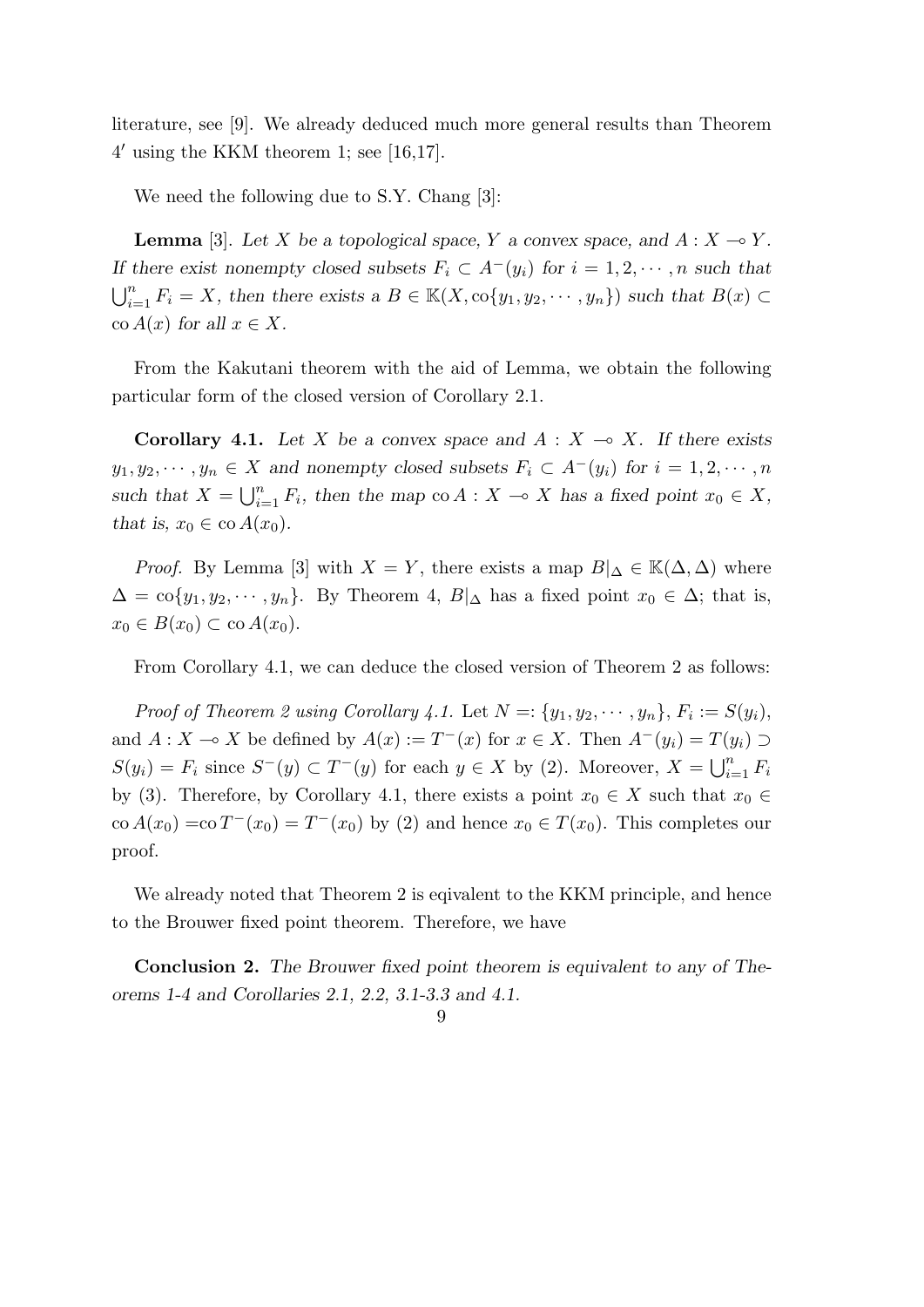Finally, it should be noticed that most of results in this paper can be generalized in the framework of generalized convex spaces or *G*-convex spaces due to the author [10, 11, 12].

*Acknowledgement.* A part of this paper is given as a lecture delivered at the 7 th ICNFAA, Kyungnam University, Masan, and Gyeongsang National University, Chinju, Korea, August 5-10, 2001. The author would like to express his gratitude to the organizers.

#### **REFERENCES**

- [1] A. Borglin and H. Keiding, *Existence of equilibrium actions and of equilibrium*, J. Math. Econ. **3** (1976), 313–316.
- [2] F.E. Browder, *The fixed point theory of multi-valued mappings in topological vector spaces*, Math. Ann. **177** (1968), 283–301.
- [3] S.Y. Chang, *A generalization of KKM principle and its applications*, Soochow J. Math. **15** (1989), 7–17.
- [4] K. Fan, *A generalization of Tychonoff's fixed point theorem*, Math. Ann. **142** (1961), 305–310.
- [5] S. Kakutani, *A generalization of Brouwer's fixed-point theorem*, Duke Math. J. **8** (1941), 457–459.
- [6] W.K. Kim, *Some applications of the Kakutani fixed point theorem*, J. Math. Anal. Appl. **121** (1987), 119–122.
- [7] M. Lassonde, *On the use of KKM multifunctions in fixed point theory and related topics*, J. Math. Anal. Appl. **97** (1983), 151–201.
- [8] Sehie Park, *Foundations of the KKM theory via coincidences of composites of upper semicontinuous maps*, J. Korean Math. Soc. **31** (1994), 493–519.
- [9] , *Ninety years of the Brouwer fixed point theorem*, Vietnam J. Math. **27** (1999), 187–222.
- [10] , *Elements of the KKM theory for generalized convex spaces*, Korean J. Comp. Appl. Math. **7** (2000), 1–28.
- [11] , *Fixed points of better admissible maps on generalized convex spaces*, J. Korean Math. Soc. **37** (2000), 885–899.
- [12] , *New topological versions of the Fan–Browder fixed point theorem*, Nonlinear Anal. **47** (2001), 595–606.
- [13] , *Extensions of monotone sets*, Set Valued Mappings with Applications in Nonlinear Analysis (R.P. Agarwal and D. O'Regan, eds.), pp.403–409, Gordon and Breach Publ., 2001.
- [14] , *The KKM principle implies many fixed point theorems*, to appear.
- [15] Sehie Park and K.S. Jeong, *Fixed point and non-retract theorems Classical circular tours*, Taiwan. J. Math. **5** (2001), 97–108.
- [16] Sehie Park and D.H. Tan, *Remarks on the Schauder–Tychonoff fixed point theorem*, Vietnam J. Math. **28** (2000), 127–132.
	- 10